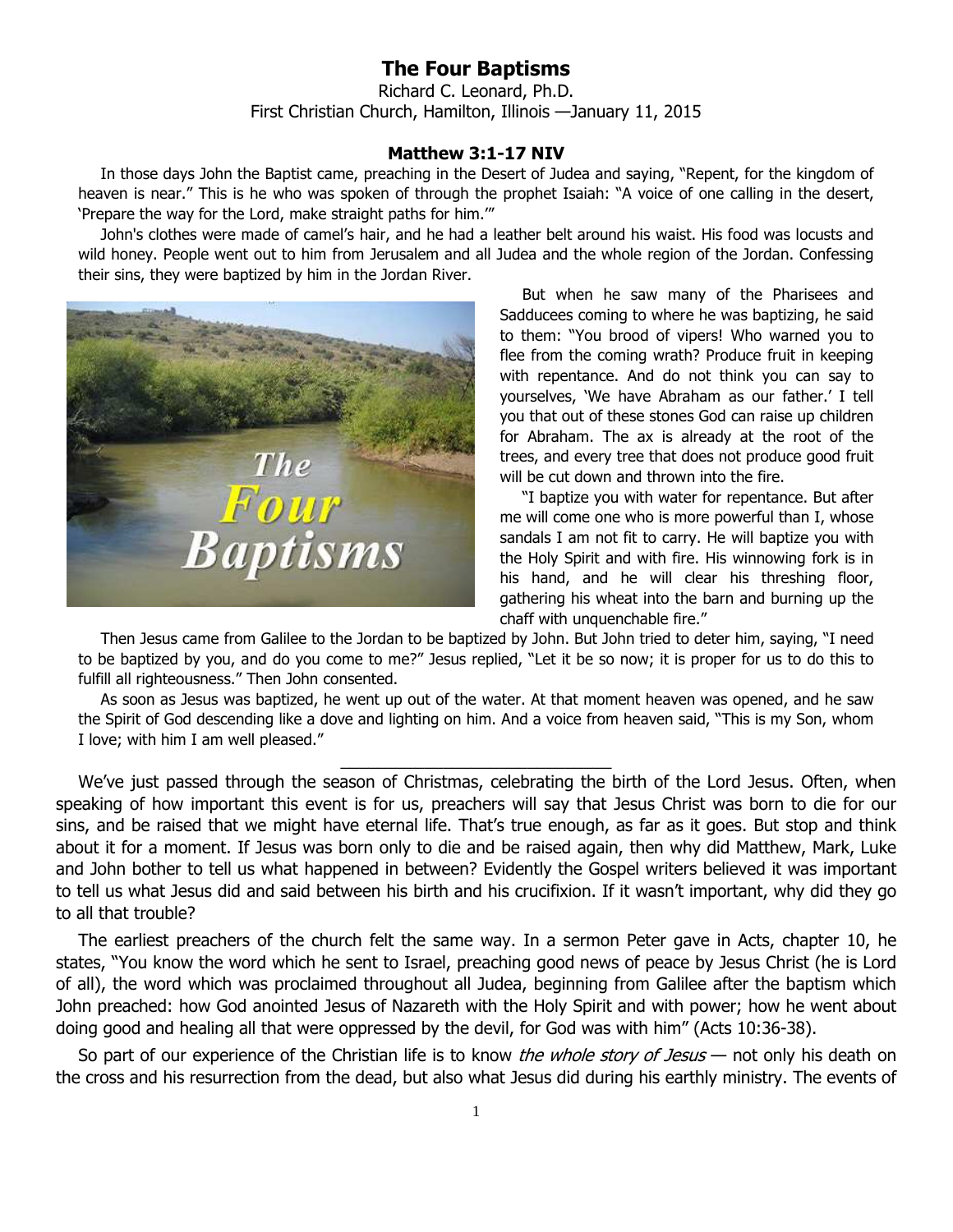Jesus' life, and what he taught about living in the kingdom of God, and how he healed people and performed mighty works and signs — what we call "miracles" today — all of these things are part of the Gospel, too. And we need to pay attention to them, because they have significance for our experience of Jesus today. We're now in that part of the church year traditionally called Epiphany, "revelation" or "manifestation." During this

season we're considering some of those Gospel events through which the glory of our Lord was first revealed, so that we might better come to understand *who Jesus is* as the Messiah, the anointed One of God.

Today we'll take up one of the first Gospel events that reveal the true identity, and mission, of the man from Nazareth. This is the account of Jesus' baptism in the River Jordan. We'll begin with that, but we'll also discuss what it means for you and me to "follow the Lord in baptism." And we'll also be thinking of two other kinds of baptism mentioned in the Gospels that we don't always talk about. So our teaching today is called "The Four Baptisms."

Let's begin, then, by looking at Jesus' baptism



by John in the River Jordan. John, as the Gospels tell us, had been baptizing people as a symbol of their repentance of sin and turning to God. Baptism, or immersion in a pool of water, was something the Jews had been practicing already whenever a Gentile would convert to Judaism. John was "breaking the rules" because he was baptizing people who were already Jews. There hadn't been a recognized prophet for hundreds of years, and now comes this weird guy wearing clothing made from camel's hair and eating locusts and wild honey, calling people to confess their sin and return to the Lord. Yes, he was weird, but people were getting the message; the Gospels tell us that even some of the Jewish teachers and priests were coming to be baptized. John's preaching was a sign that God is on the move again in the life of his people, and his baptism was a way of preparing for the coming of the Lord.



But now, here comes Jesus asking to be baptized, and Matthew tells us that John has a little trouble with that. John understands that Jesus is the one God has chosen to redeem his people, the one who "will baptize you with the Holy Spirit and with fire." He thinks Jesus ought to baptize him instead! But Jesus insists: "It's the right thing to do," he says. So John goes through with it.

But what happens next? This is where the baptism of Jesus becomes an Epiphany, a manifestation of who he really is. When Jesus is baptized, the Holy Spirit comes upon him and he hears God speaking to him in a special way: "This is my Son, whom I love; with him I am well pleased." That's almost a quote from Psalm 2, "You are my son, today I have begotten you." That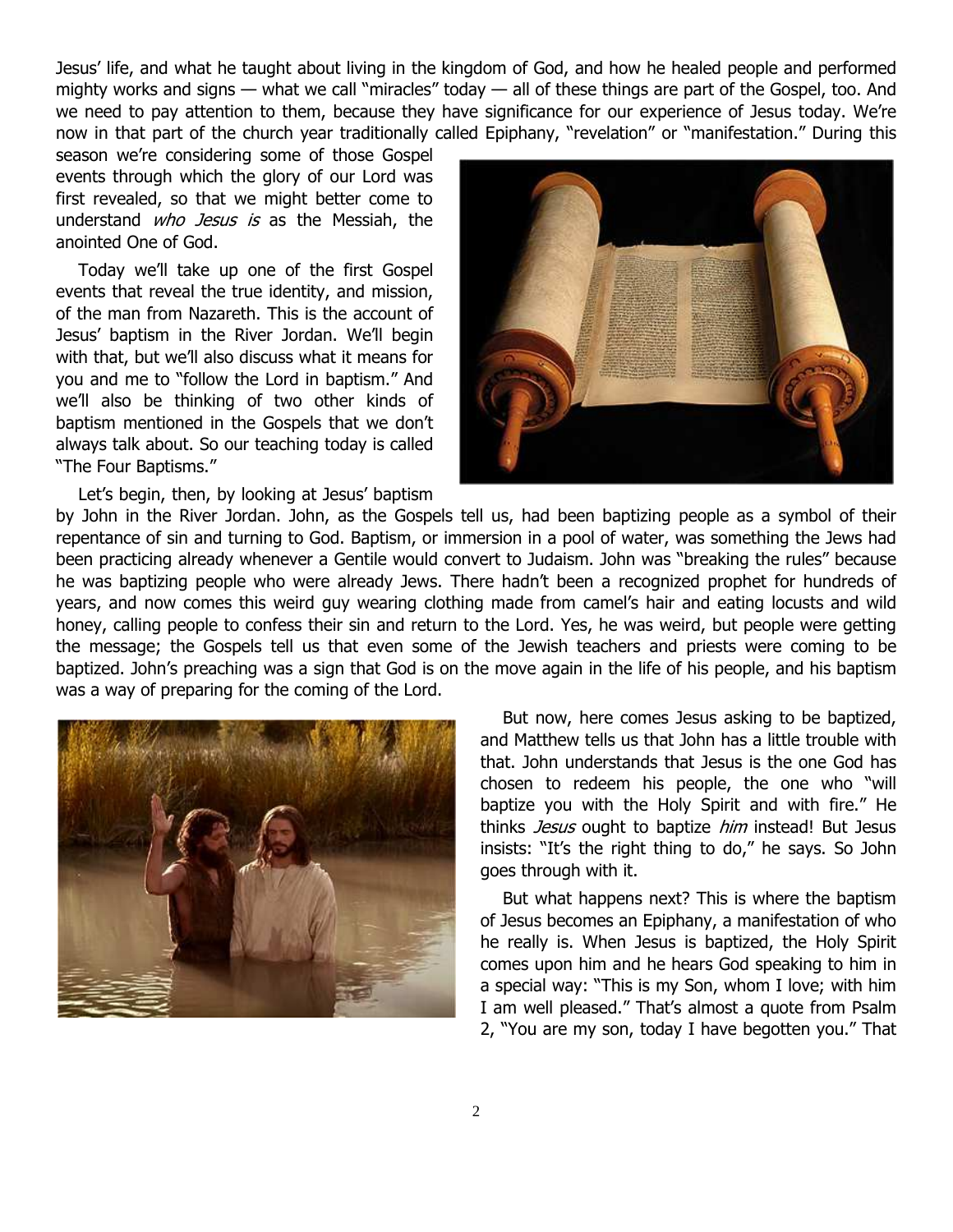Psalm speaks of the Lord's choice of his "anointed one," or *Messiah*. So Jesus' baptism is a Messianic baptism. It's a declaration that he's the one who has come to deliver God's people from their enslavement to  $sin - j$ ust as the Lord told Joseph in a dream, "You shall call his name Jesus, for he will save his people from their sins."

Friends, this is important. If Jesus isn't who the Gospels say he is  $-$  the Son of God, the Messiah of Israel  $-$  then nothing else that happens to him matters. Even his death on Calvary and his resurrection from the dead wouldn't really matter, because the important thing is who was crucified and  $$ Gospel record of his life and ministry is telling us. The Romans crucified thousands who had the nerve to revolt against their oppressive rule. And the Bible tells of several who were raised from death, like the son of the Shunammite woman whom Elisha raised, or Lazarus whom Jesus called forth from the tomb, or Dorcas who came back to life at the command of Peter. But the Gospels want us to understand that the man who died on Calvary's cross and then



defeated death, appearing again to his disciples in Jerusalem and Galilee, was a particular man with a particular message and mission — the message and mission of the Son of God, the one sent to redeem Israel and fulfill God's plan for the emergence of his kingdom on earth. The Gospels, by telling the full story of that man — what he did and said — are filling out what the voice from heaven declares when Jesus is baptized: "This is my Son, whom I love; with him I am well pleased."

But, in the New Testament, everyone who comes to the Lord Jesus and acknowledges that He is Lord and Messiah also gets baptized. What does it mean for you and me, like Christians through the ages, to "follow the Lord in baptism?" The baptism of Jesus was a baptism into Messiahship, but that's not how you and I see our baptism, is it? If we do, we're in big trouble! There's only one Messiah, the Lord Jesus Christ; as Peter says in Acts 4:12, "There is salvation in no one else, for there is no other name under heaven given among men by which we must be saved." Some people today may think they're their own saviors, because that's what our culture encourages. But trying to be your own Messiah is a sure-fire formula for messing up your life, and the lives of others. When we "follow the Lord in baptism," we're following his action and his obedience, but our baptism doesn't mean exactly what his meant. What does it mean?

For an answer, we need to turn to the words of the Apostle Paul in Romans 6:

Don't you know that all of us who were baptized into Christ Jesus were baptized into his death? We were therefore buried with him through baptism into death in order that, just as Christ was raised from the dead through the glory of the Father, we too may live a new life.

If we have been united with him like this in his death, we will certainly also be united with him in his resurrection. For we know that our old self was crucified with him so that the body of sin might be done away with, that we should no longer be slaves to sin — because anyone who has died has been freed from sin. Now if we died with Christ, we believe that we will also live with him (Romans  $6:3-8$ ).

So, when we're baptized as believers in Christ, it's a way of saying that we've been incorporated into Jesus. We've been joined with him in his death and resurrection. We've died to our old self and we've come to life again as a member of the body of Christ. In other words, when we take this step we enter a new world, a world in which the motivation or "spark" of our life comes not from ourselves but from Christ, through his Holy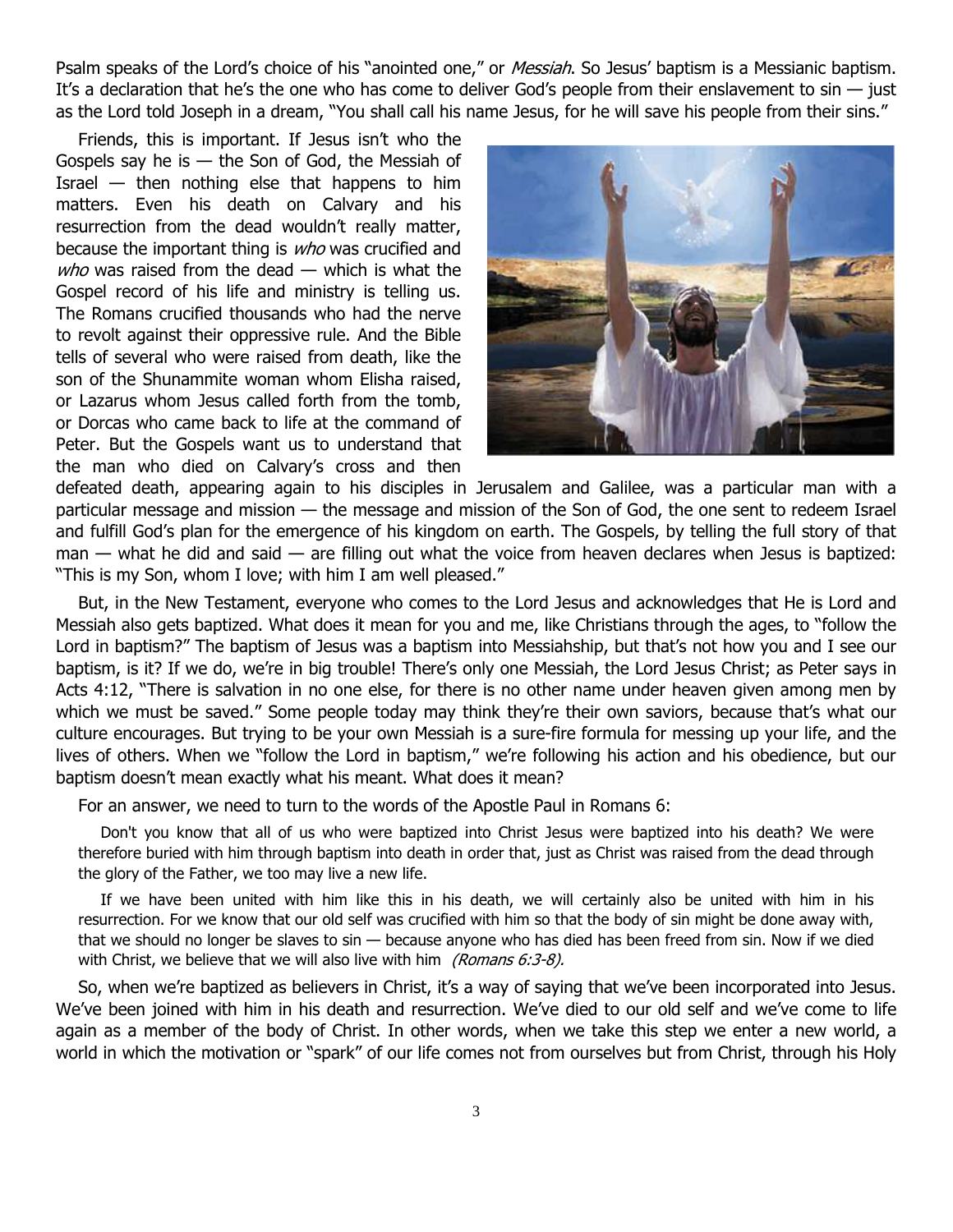Spirit. As Paul says, "If anyone is in Christ, there is a new creation; the old has gone, the new has come!" (2 Corinthians 5:17).

At this point you might be saying, "That's all very well and good, Dr. Leonard, but I've known plenty of baptized Christians who certainly didn't live out the meaning of their baptism. They're just like they were before, and I struggle with my old self too." In response, I would point out that this isn't a new issue; the apostle Paul, in the New Testament, surely had to deal with Christians who weren't living out that dying and rising with Christ in their behavior. And his answer was this:



Since, then, you have been raised with Christ, set your hearts on things above, where Christ is seated at the right hand of God. Set your minds on things above, not on earthly things. For you died, and your life is now hidden with Christ in God (Colossians 3:1-3).

In other words, quit living like somebody you're not, and live like the person you really are. Baptism isn't just something we do, it's also something God does. Our baptism makes a difference in us, because it's a sign of God's grace. When we were baptized we died with Christ, and our true life is with him in his heavenly glory. By his Spirit we have the power to take that which is rightfully ours, and live the resurrection life. God has put that money into our bank account, and baptism is our passbook or withdrawal slip. If we don't

use it, we're the losers — but it's always there for us. So if you ever don't feel good enough to be called a Christian, if you ever doubt that you belong to God, just say to yourself: "*I've been baptized!* So I know the Spirit of God will enable me to be who I'm supposed to be."

The waters of baptism symbolize the cleansing of God's Holy Spirit, the Giver of life. It's the practice of this congregation to baptize by immersion, under water, and we have a facility here for that purpose. Immersion is an important symbol, because in the Bible water can also symbolize death and separation from God. To rise out of the waters of baptism is emblematic of our resurrection life in Christ. But some churches baptize in other ways. I would just like to say that how much water is used shouldn't be a cause for division between Christian groups. What's important isn't how deep the water is, but how deep is the *repentance and faith* of the believer who's baptized, and how deep is the *love of God* for those who come to him, desiring to become members of his Son.

I said I would speak about four baptisms, and I've covered just two: Jesus' baptism into his Messianic calling, and our baptism into Jesus. But the New Testament mentions two other baptisms. In the same passage we read about Jesus' baptism, John the Baptist declares, "He will baptize you with the Holy Spirit and with fire." So there is, thirdly, the baptism with the Holy Spirit and, fourthly, the "baptism of fire." What kind of baptisms are these?

First, we need to understand that the word "baptism" comes from a Greek word that means "to dip"; it was used by people who dyed cloth in various colors. Being baptized means we "die" into the death of Jesus. But it

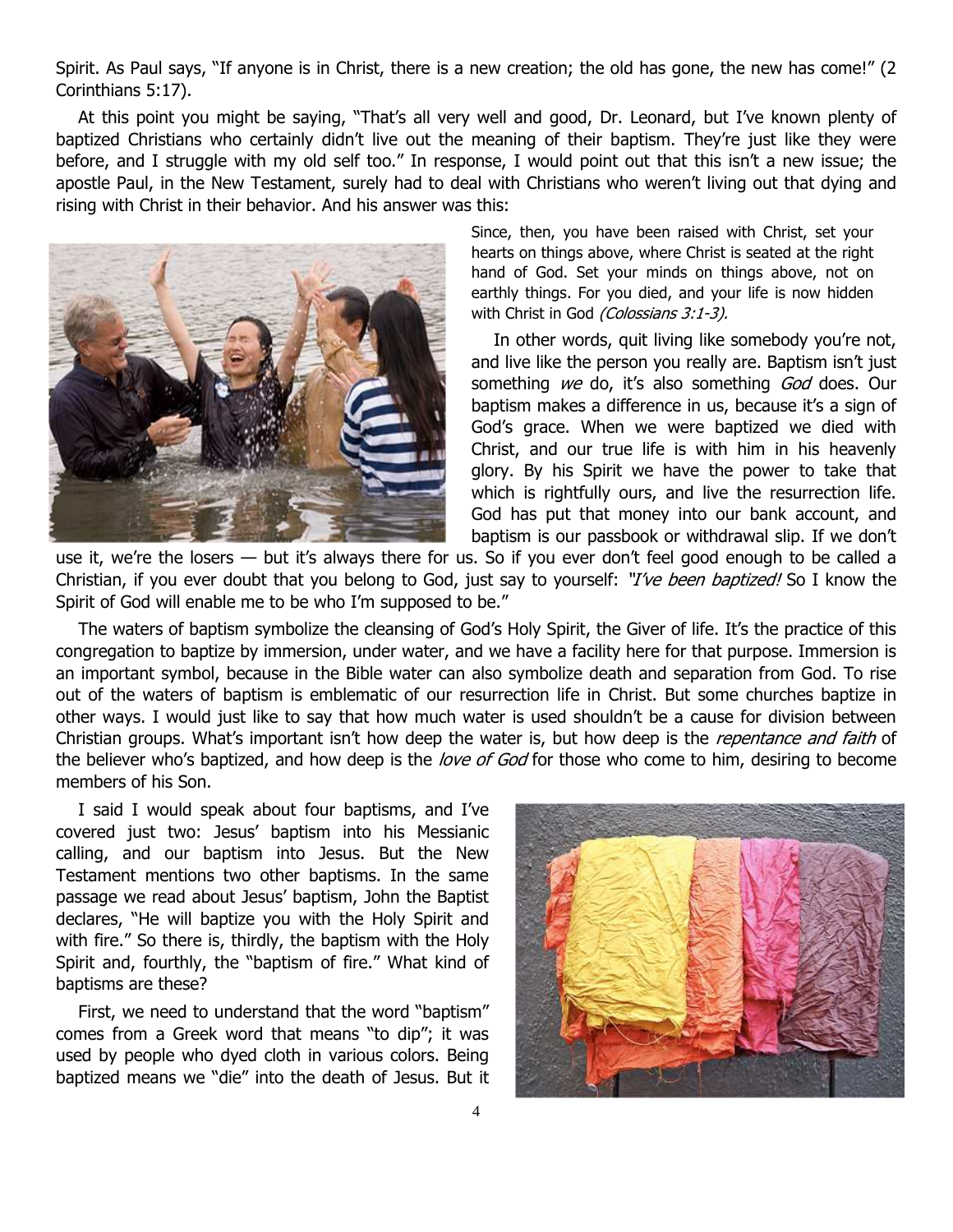also means we get "dyed" the color of Jesus, so we can be recognized as members of his family. I think that's what it means to have the baptism of the Holy Spirit. Now, many people say that we get baptized in the Holy Spirit when we get baptized in water, so the baptism in the Holy Spirit isn't really a separate baptism. We don't have to settle that question in order to recognize that some baptized Christians haven't ever worked out what their baptism means, in terms of being "dyed the color of Jesus" and living a victorious and joyful life. I've met some Christians who acted as if they'd been baptized in lemon juice, and clearly something was missing from their life and testimony.

So being baptized with the Holy Spirit is a way of expressing the blessing of God in our life. As the Apostle Paul says, "Do not get drunk with wine, for that is debauchery; but be filled with the Spirit, addressing one another in psalms and hymns and spiritual songs, singing and making melody to the Lord with all your heart,



always and for everything giving thanks in the name of our Lord Jesus Christ to God the Father" (Ephesians 5:18-20). The baptism in the Holy Spirit is what happens when we take on the richness that flows from the life of God into ours  $-$  not in a selfish way, but in a way that lets us share it with others. For example, it's hard to convey the joy of knowing the Lord to other people if you're weighed down with depression yourself. We can't give for the work of God's kingdom, or provide financial help for people in need, if we're broke. Praying for the sick, and ministering healing to others, is hindered if we're cumbered by illness ourselves. It isn't easy to encourage others to develop their skills and possibilities if we're not exercising whatever ministry gift he's given us.

So the Lord fills us with his own life, his Holy Spirit, so that we can do whatever he's called us to do to be a blessing to other people. The infilling of the Spirit is the release of Jesus' resurrection power in our life that enables us to witness to him more effectively, sustain a life style consistent with biblical principles, and overflow with the praises of God and a joyful attitude, just like Paul said. All of this requires that you and I let go of ourselves and latch onto God as the "prime mover" of our life. However that release occurs for you, that's your baptism in the Holy Spirit. Whether that's an outflow from our baptism into Jesus, or something the Lord specifically does for us at a later point, isn't important. What's important is that we learn to open ourselves up to the full working of God in our life, so the baptism in the Holy Spirit — that third baptism becomes a reality for us.

But now let's look at that fourth baptism I mentioned. John the Baptist said that Jesus would baptize us "with the Holy Spirit and with fire." Perhaps that's a reference to the "tongues of fire" that appeared on the day of Pentecost, when the apostles were "filled with the Holy Spirit" (Acts 2:3), but I'm going to take it in a different sense because of what Jesus says in Luke 12:50-51: "I have a baptism to be baptized with; and how I am constrained until it is accomplished! Do you think that I have come to give peace on earth? No, I tell you, but rather division" (Luke 12:50-51 RSV). That sounds kind of ominous, doesn't it? What did Jesus mean by it?

The Gospels make it clear that Jesus understood that those who couldn't accept his message about the emerging kingdom of God would oppose him. He saw that he would have to undergo rejection and persecution, even death on the cross, in order to accomplish what his Father has sent him to do. As Isaiah had predicted centuries earlier, the Servant of the Lord would be "cut off out of the land of the living, stricken for